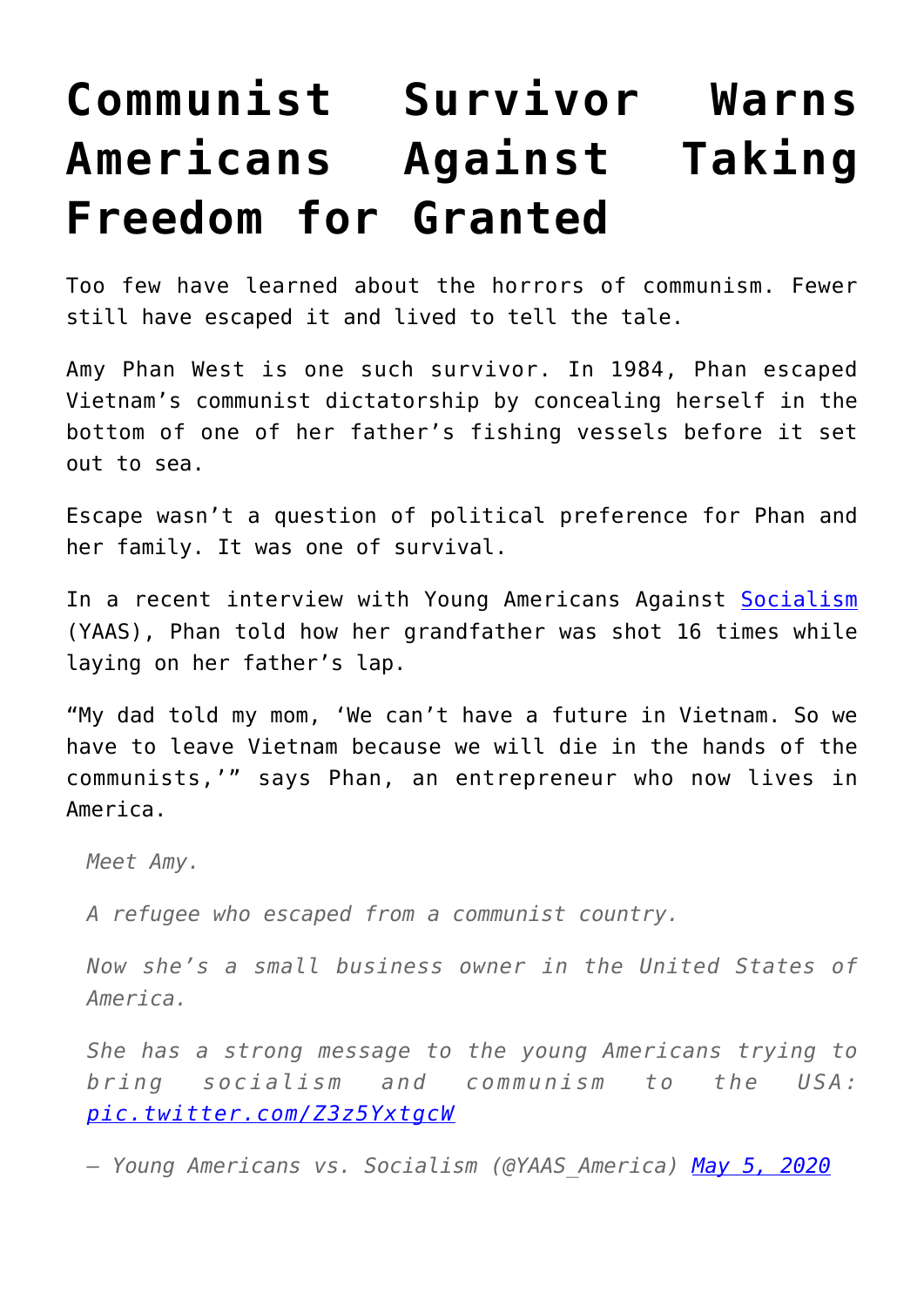Before the communist takeover, Phan's mother and father made a living by fishing. They made enough to feed themselves and put a roof over the heads of their small family, which also included Phan's twin brother and her younger sister. Phan said life was "beautiful and nice" in Vietnam for a time. Things changed quickly, however, under the communist regime.

"Once the communists took over, everything that [my parents] fished they had to give to the communists, the government," said Phan. "And if they don't do it, they make an example of them. Bury them alive."

Phan's father realized his family could not survive in Vietnam. So one day he hid them all underneath his fishing boat and set out to sea, taking with them all the food, water, and clothes they possessed. After three days at sea, the family ran out of fresh water. They were saved when they encountered a German oil tanker. The crew took them in, gave them food and water, and eventually carried them to a refugee camp in Thailand.

The conditions at the refugee camp were poor, but eventually Phan and her family were granted asylum in America. But the horrors of communism continue to haunt her.

"I've seen women and children raped and thrown overboard on a fishing boat," Phan says. "I've seen people die because of starvation … and eating flesh to survive."

Phan says she has no wish to relive that experience, and her message to young Americans is simple: cherish and protect the Constitution.

"Right now in America, we still have freedom. We still have freedom of speech, freedom of religion, and freedom to bear arms," Phan says."We have freedom to be entrepreneurs, freedom to free market."

Pointing to freedom in retreat in nations around the world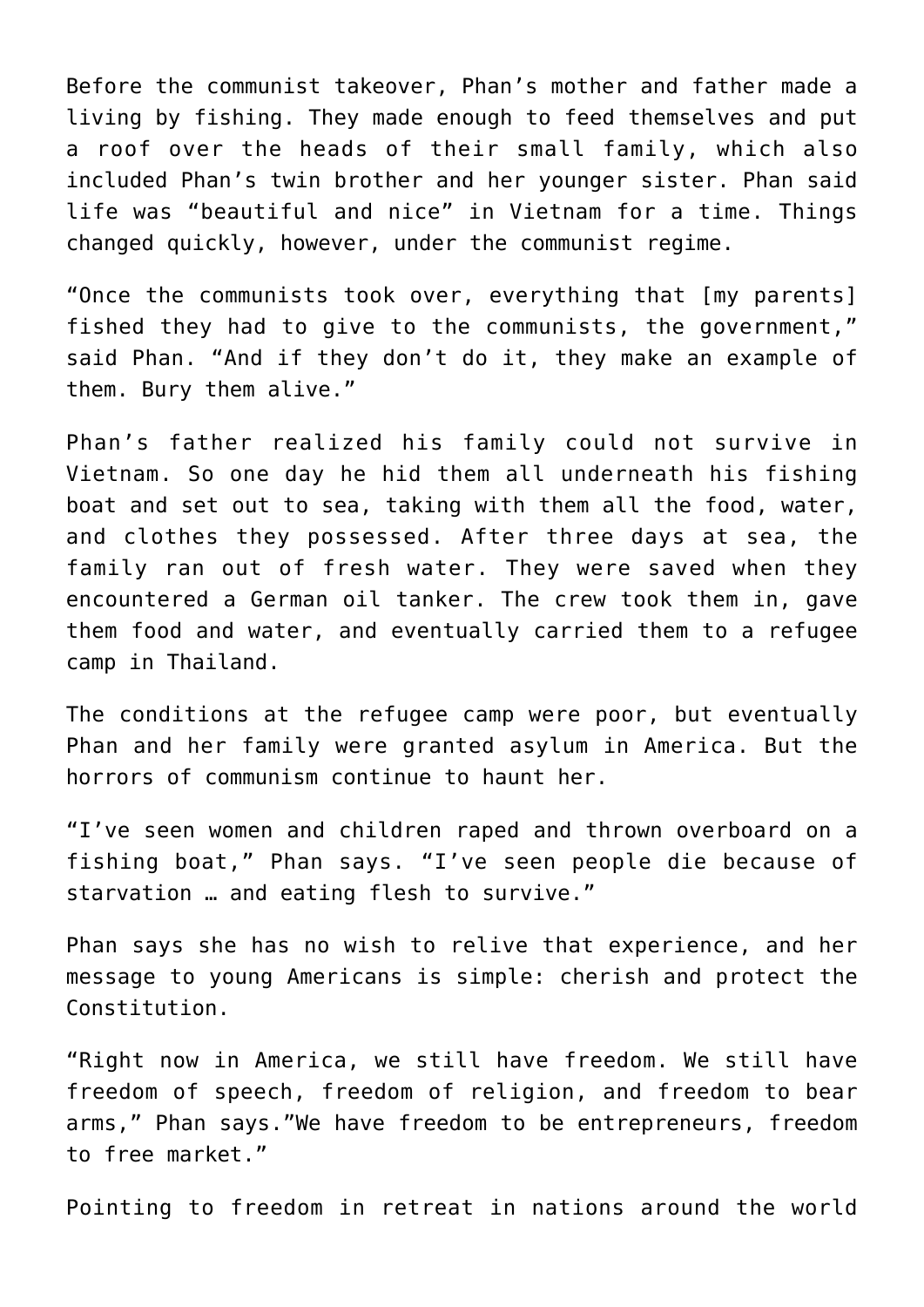such as North Korea, Venezuela, and China, Phan says Americans must not take these freedoms for granted.

"This country is great because of our Constitution," Phan says. "So we have to fight and we have to [preserve] that. If we don't, we will lose it all."

As moving and powerful as Phan's story is, many FEE readers will recognize that the horrors of which she speaks are, tragically, not unique.

As Ilya Somin of George Mason University pointed out in a 2017 *[Washington Post](https://www.washingtonpost.com/news/volokh-conspiracy/wp/2017/11/07/lessons-from-a-century-of-communism/)* [article](https://www.washingtonpost.com/news/volokh-conspiracy/wp/2017/11/07/lessons-from-a-century-of-communism/), communist states killed as many as 100 million people collectively during the 20th century, more than all other totalitarian regimes combined during that period (hyperlinks added):

*In China alone, Mao Zedong's [Great Leap Forward](https://fee.org/articles/the-great-escape-and-the-great-leap-forward/) led to a manmade famine in which as many as 45 million people perished – the single biggest episode of mass murder in all of world history. In the Soviet Union, Joseph Stalin's collectivization – which served as a model for similar efforts in China and elsewhere – took some 6 to 10 million lives.*

*Mass famines occurred in many other communist regimes, ranging from North Korea to Ethiopia. In each of these cases, communist rulers were well aware that their policies were causing mass death, and in each, they persisted nonetheless, often because they considered the extermination of "Kulak" peasants a feature rather than a bug.*

*While collectivization was the single biggest killer, communist regimes also engaged in other forms of mass murder on an epic scale. Millions died in slave labor camps, such as the USSR's [Gulag system](https://fee.org/articles/the-economic-necessity-of-alexander-solzhenitsyn/) and its equivalents elsewhere. Many others were killed in more conventional mass executions, such as those of [Stalin's Great Purge,](https://fee.org/articles/stalins-purges-were-about-more-than-a-personality-cult/) and the ["Killing Fields](https://fee.org/articles/visiting-the-killing-fields/)" of Cambodia. The injustices of communism were not limited to*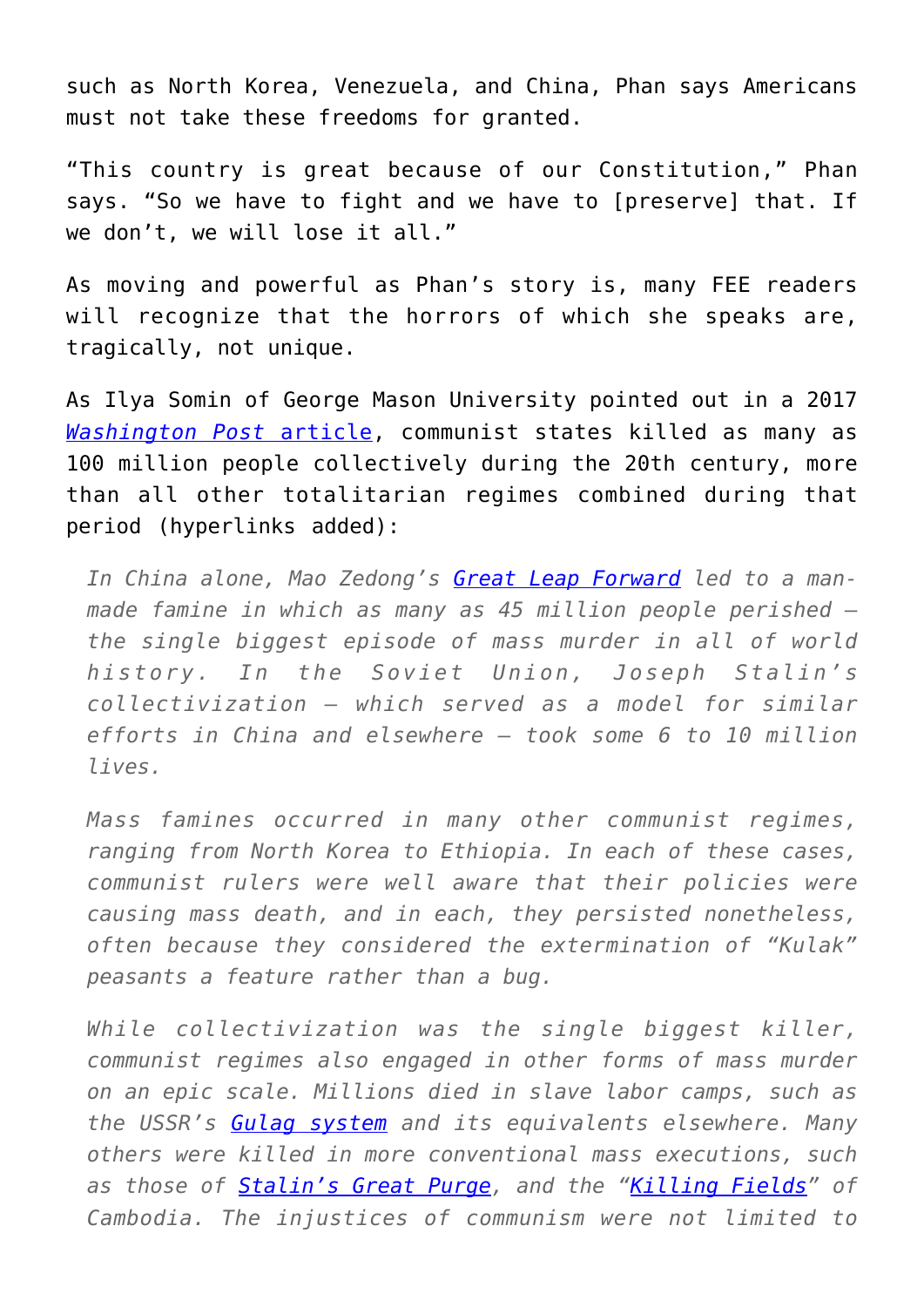*mass murder alone. Even those fortunate enough to survive still were subjected to severe repression, including violations of freedom of speech, freedom of religion, loss of property rights, and the criminalization of ordinary economic activity. No previous tyranny sought such complete control over nearly every aspect of people's lives.*

Read the last sentence again: *No previous tyranny sought such complete control over nearly every aspect of people's lives*.

Somin gets at the heart of Marxism here. While many see socialism as a philosophy of compassion, the ideology is pregnant with the desire to control others. To be sure, many seek to use this control for noble ends. Eliminate poverty. Reduce inequality. But as FEE founder Leonard Read observed in his classic work *Let Freedom Reign*, "the bloom pre-exists in the seed."

This was Read's way of saying we must look *at the means we use, not just the ends we seek*.

*Ends, goals, aims are but the hope for things to come…They are not a part of the reality… from which may safely be taken the standards for right conduct. They are no more to be trusted as bench marks than are day dreams or flights of fancy. Many of the most monstrous deeds in human history have been perpetrated in the name of doing good—in pursuit of some 'noble' goal. They illustrate the fallacy that the end justifies the means.*

FEE's archives are filled with articles chronicling the horrors of Marxism, from [the Bolshevik Revolution of 1917](https://fee.org/articles/the-staggering-toll-of-the-russian-revolution/) to the tragic collapse that continues today [in socialist](https://fee.org/articles/8-industries-hugo-chavez-nationalized-besides-oil-on-venezuelas-road-to-serfdom/) [Venezuela](https://fee.org/articles/8-industries-hugo-chavez-nationalized-besides-oil-on-venezuelas-road-to-serfdom/). There are accounts of others who, like Phan, [escaped communism only to find](https://fee.org/articles/my-family-fled-communism-when-i-was-6-now-we-fear-our-nightmare-has-followed-us-here/) the seeds of its rebirth here in America. Some of them are doing their part to [help](https://fee.org/articles/my-family-fled-communism-when-i-was-6-now-we-fear-our-nightmare-has-followed-us-here/) [Americans understand](https://fee.org/articles/my-family-fled-communism-when-i-was-6-now-we-fear-our-nightmare-has-followed-us-here/) socialism and freedom.